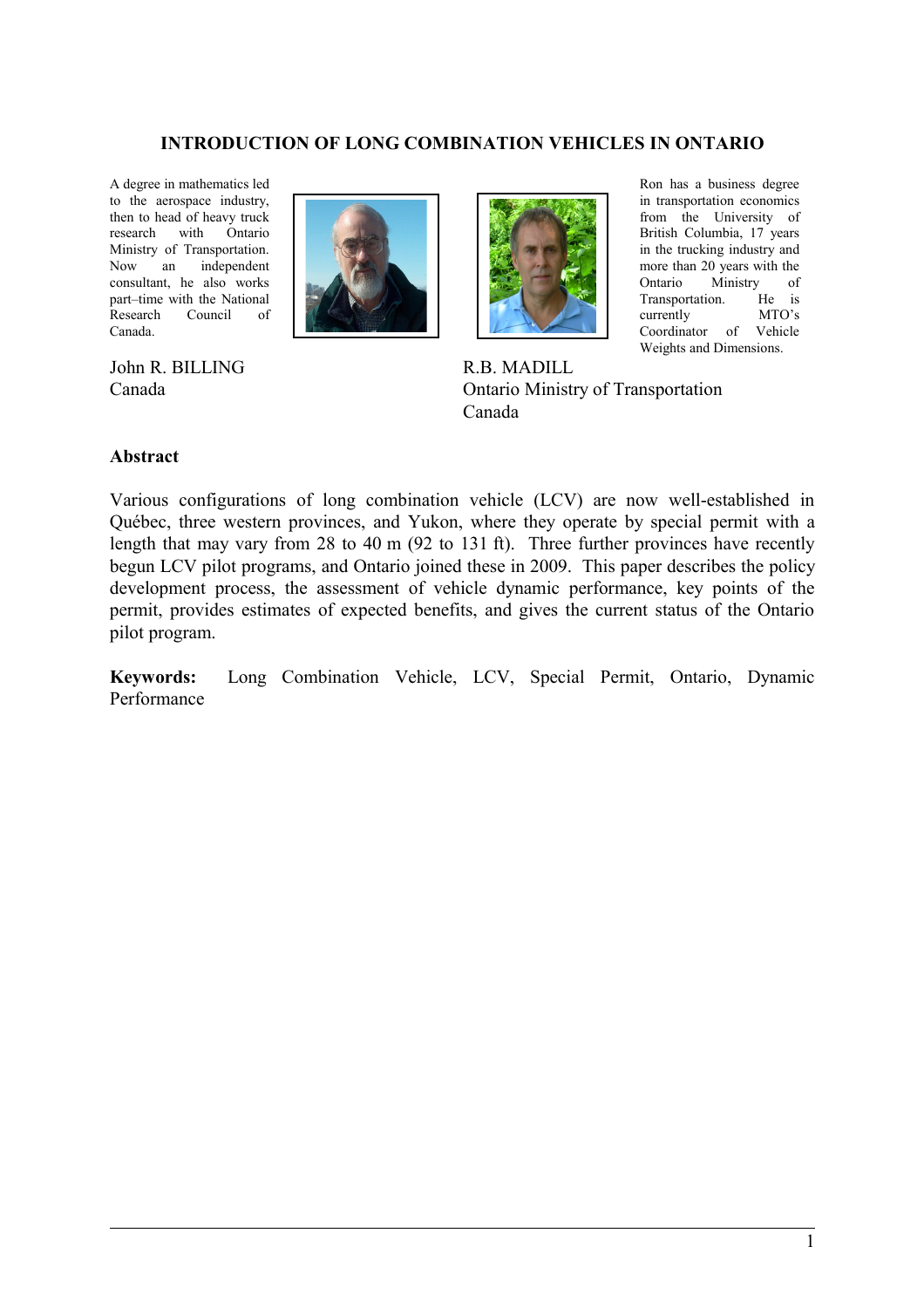# **1. Introduction**

A long combination vehicle (LCV) in Canada is a tractor towing two or three standard length trailers in a combination that is longer than the prevailing overall length limit of 25 m (82 ft), and may be up to 40 m (131 ft) in length. The most common LCVs are a Turnpike Double, with two trailers each from 13.71 to 16.2 m (45 to 53 ft) long; a Rocky Mountain Double, with one long trailer from 13.71 to 16.2 m (45 to 53 ft) long, and a short trailer about 8.53 m (28 ft) long; and a Triple, with three short trailers, each about 8.53 m (28 ft) long.

LCVs were first operated by special permit in Alberta in 1969, and LCV programs are now well-established in Alberta, Saskatchewan, Manitoba, Québec and Yukon. Québec introduced LCVs to support the James Bay development during the late 1970's, and extended their operation by special permit on specified routes in the southern part of the province in 1985 (MTQ, 1986). New Brunswick began an LCV pilot program in 2005, British Columbia in 2007, and Nova Scotia in 2009. 23 U.S. states also have well-established LCV operations.

This paper describes the development of an LCV pilot program that began in Ontario in 2009.

# **2. Policy Development and Planning**

The trucking industry asked the Ontario Commission on Truck Safety in the early 1980's to consider LCV operations in Ontario. It conducted a review of LCV operations, sponsored an on-highway LCV demonstration, and concluded that LCVs should "… NOT be allowed at this time". It cunningly gave no guidance when the time might be right (Uffen, 1983).

Ontario increased its allowable gross weight to 63,500 kg (140,000 lb) in 1970, and there has been virtually no pressure for any increase since. About 50% of all truck trips within Ontario, between Ontario and Québec, and between Ontario and the U.S., are made by tandem axle semitrailers with an average payload around 15,000 kg (33,069 lb), carrying consumer goods, car parts, grocery products, courier and other freight of low and moderate density.

Semitrailer length in Ontario was 13.71 m (45 ft) in the 1960's, became 14 m (46 ft) in 1978, and 14.65 m (48 ft) in 1984. It became an issue in 1989 when Ontario tried to adopt 16.2 m (53 ft) semitrailers, and an overall length of 25 m (82 ft), under the national Memorandum of Understanding on Vehicle Weights and Dimensions (Council of Ministers, 1988). These lengths were finally adopted in 1994. Semitrailer length changes provided useful increases in productivity for freight of low and moderate density, but there is little prospect of another increase. The box length of double trailer combinations was about 17 m (56 ft) in the 1960's, and increased to 20 m (65 ft 7 in) in 1994, in several steps. This also increased productivity for freight of low and moderate density, but was much more beneficial in improving the productivity and stability of double trailer combinations moving heavy payloads. Box length might be increased somewhat, but would be of limited interest as provinces operating LCVs already have much greater productivity. The single largest available gain in truck productivity for Ontario has always been through adoption of LCVs for freight of low and moderate density (Nix and Boucher, 1987, and Billing, 2002), as the prevailing allowable gross weight of 63,500 kg (139,992 lb) allows two semitrailers from the U.S. at a gross weight of 36,287 kg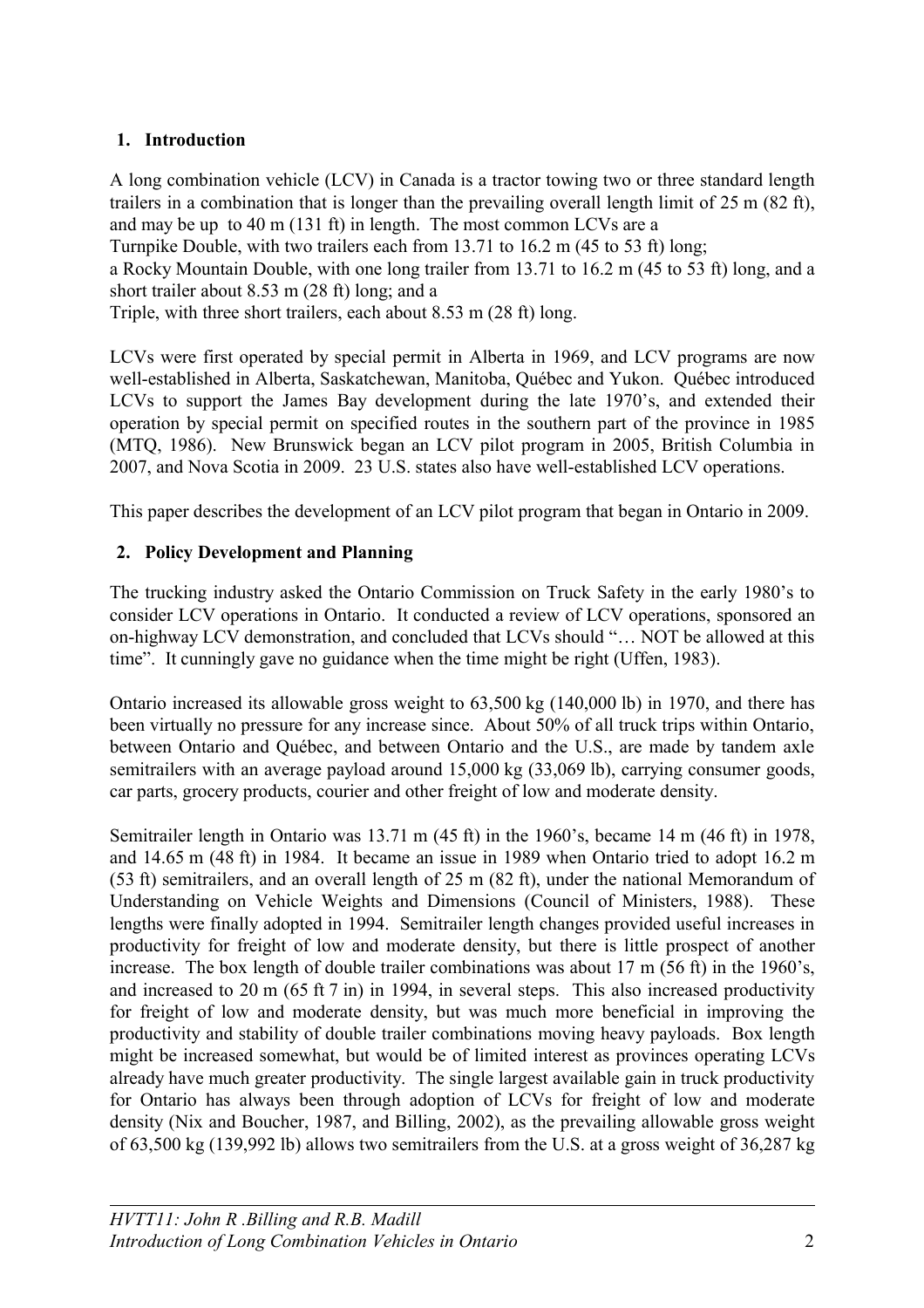(80,000 lb) to become an LCV for travel in Ontario, and also allows a tridem semitrailer at its allowable gross weight to tow a lightly loaded semitrailer.

Academic studies identified the benefits of extending Québec LCV operations into Ontario, to address transportation costs (Nix and Boucher, 1987, Nix and Delaquis, 1999, and Woodrooffe, 2001a), and greenhouse gas emissions (Delcan, 2001, and Tardif and Barton, 2006). LCVs could also alleviate concerns like high fuel prices, highway congestion and a developing driver shortage. Ontario Ministry of Transportation (

MTO) recognized the LCV option, and began internal policy development and planning in the early 2000's.

Coincidentally, Ontario and Québec were working jointly to remove barriers to trade between the two provinces. Truck weights and dimensions was one of the issues, and several agreements between these provinces resolved regulatory differences. MTO therefore worked with the Ministère des Transports du Québec (MTQ), with extensive consultations with the Ontario Trucking Association (OTA) and its Québec counterpart (ACQ), to develop a program for free movement of LCVs between the two jurisdictions. Discussions were also held with New Brunswick and Nova Scotia, as shippers indicated they needed seamless LCV service within and between the four provinces. An Ontario LCV program had to hold participating carriers, drivers and vehicles to higher standards than in other trucking operations, and to higher standards than LCV operations in Québec and the western provinces, to gain political approval in Ontario. Higher standards were also necessary to ensure Ontario achieved the highway safety benefits seen in other provinces (Woodrooffe, 2001b, and Montufar, 2007), and also for public approval.

#### **3. Dynamic Performance of LCVs**

Four distinct studies of the dynamic performance of LCV Turnpike Doubles were sponsored by the OTA to support MTO's policy development and planning. Dynamic performance was evaluated against the RTAC performance standards (CCMTA/RTAC, 1986).

#### **3.1 A-train Turnpike Doubles**

MTO initially considered only the A-train Turnpike Double, so the first study addressed the dynamic performance the seven most likely (out of 16 possible) arrangements of tandem and tridem 16.2 and 14.65 m (53 and 48 ft) semitrailers, all using a tandem converter dolly (Billing, 2008a). The shortest semitrailer considered was 14.65 m (48 ft), as previous work had determined that a Turnpike Double with two 12.19 m (40 ft) container chassis was too lively, and carriers who would operate LCVs no longer have 13.71 or 14 m (45 or 46 ft) semitrailers. A twin 16.2 m (53 ft) A-train Turnpike Double is shown in [Figure 1.](#page-3-0)

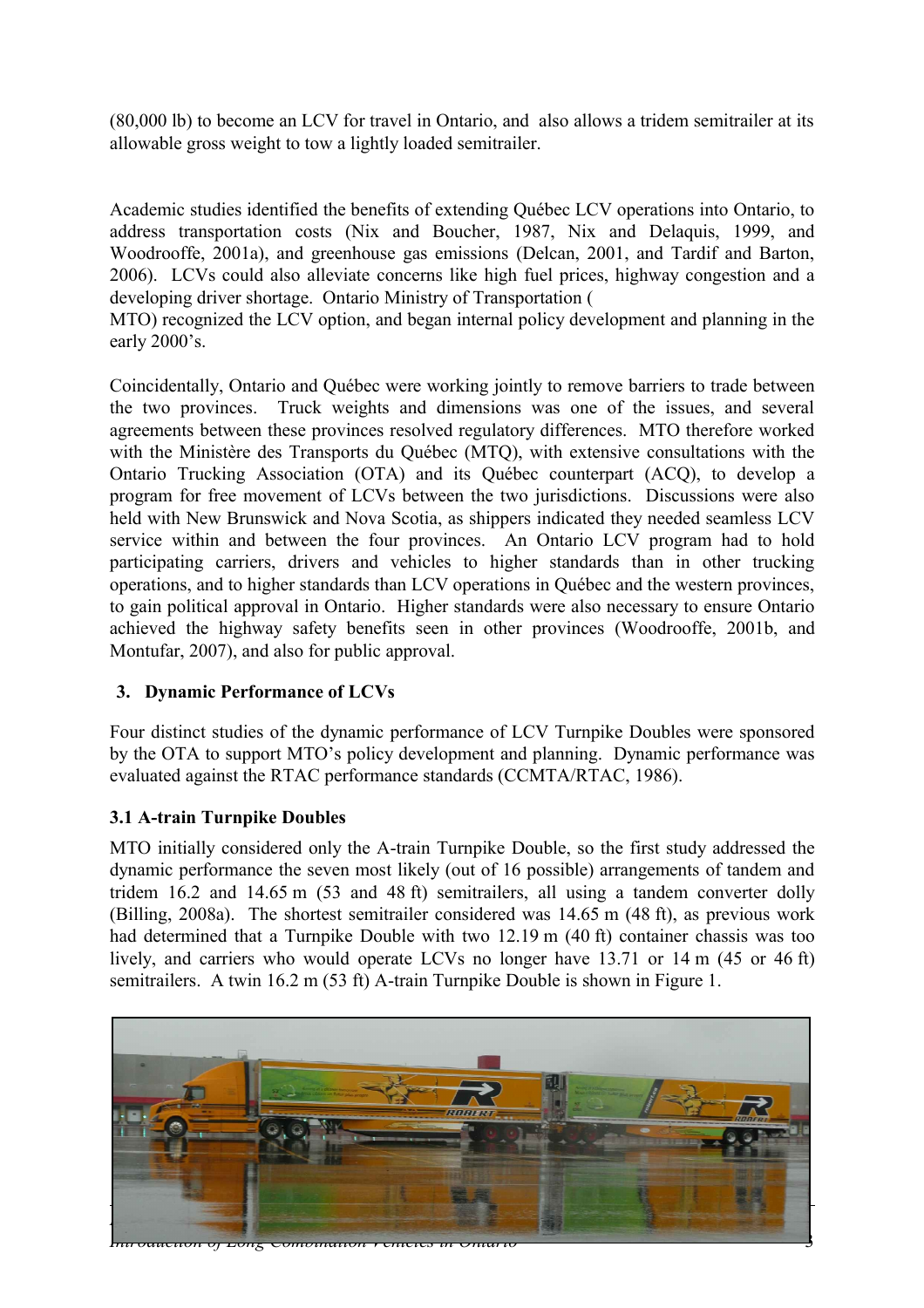#### <span id="page-3-0"></span>**Figure 1: A-train Turnpike Double**

Low-speed offtracking exceeded the performance standard by a wide margin. However, this was addressed by ensuring these vehicles were only approved for routes where there they could make all turns required.

The static roll threshold decreased with an increase in payload weight, and with payload height. The tractor and lead semitrailer rolled over first for all configurations and payloads. The static roll threshold was essentially the same as if the tractor and lead semitrailer had not been part of a Turnpike Double.

High-speed offtracking exceeded the performance standard of 0.46 m (18 in) for many semitrailer wheelbases, payload weights, payload heights and speeds. However, this was not an issue, as these vehicles would only operate either on a freeway with a design speed of at least 120 km/h (74.5 mi/h), when it was well within the performance standard even at 110 km/h (68.3 mi/h), or at low speed on streets and ramps (Billing and Patten, 2008).

Any configuration that met the load transfer ratio performance standard also met the transient offtracking performance standard for the same payload weight and payload height. An appropriate combination of restrictions on semitrailer wheelbases, payload weight, payload height, and speed could ensure both performance standards were met.

#### Saskatchewan and Alberta have an

overall length limit of  $38 \text{ m}$  (124 ft  $8 \text{ in}$ ), which limits the tractor wheelbase to about 4.5 m (177 in), and constrains the converter dolly drawbar to the minimum clearance between trailers, though this may also be desirable for other reasons. Neither tractor nor converter dolly wheelbase appeared to be a strong factor in dynamic performance, so there was no reason to limit these either directly, or artificially through a tight limit on overall length that would make it difficult to configure vehicles.

There appeared no reason why a carrier with an LCV permit should not use a tractorsemitrailer to tow a converter dolly on a route approved for LCVs, even if the overall length of the vehicle would exceed the prevailing overall length of 23 m (75 ft 5  $\frac{1}{2}$  in).

There were modest benefits to dynamic performance if wide single tires replaced dual tires, so there appeared no reason why wide single tires should not be fitted to any axle group in a combination.

A-train Turnpike Doubles met all performance standards with both semitrailers empty, and all except for a few high-speed offtracking points with an empty rear semitrailer. There appeared no reason that a Turnpike Double should not operate with the rear semitrailer, or both semitrailers, empty.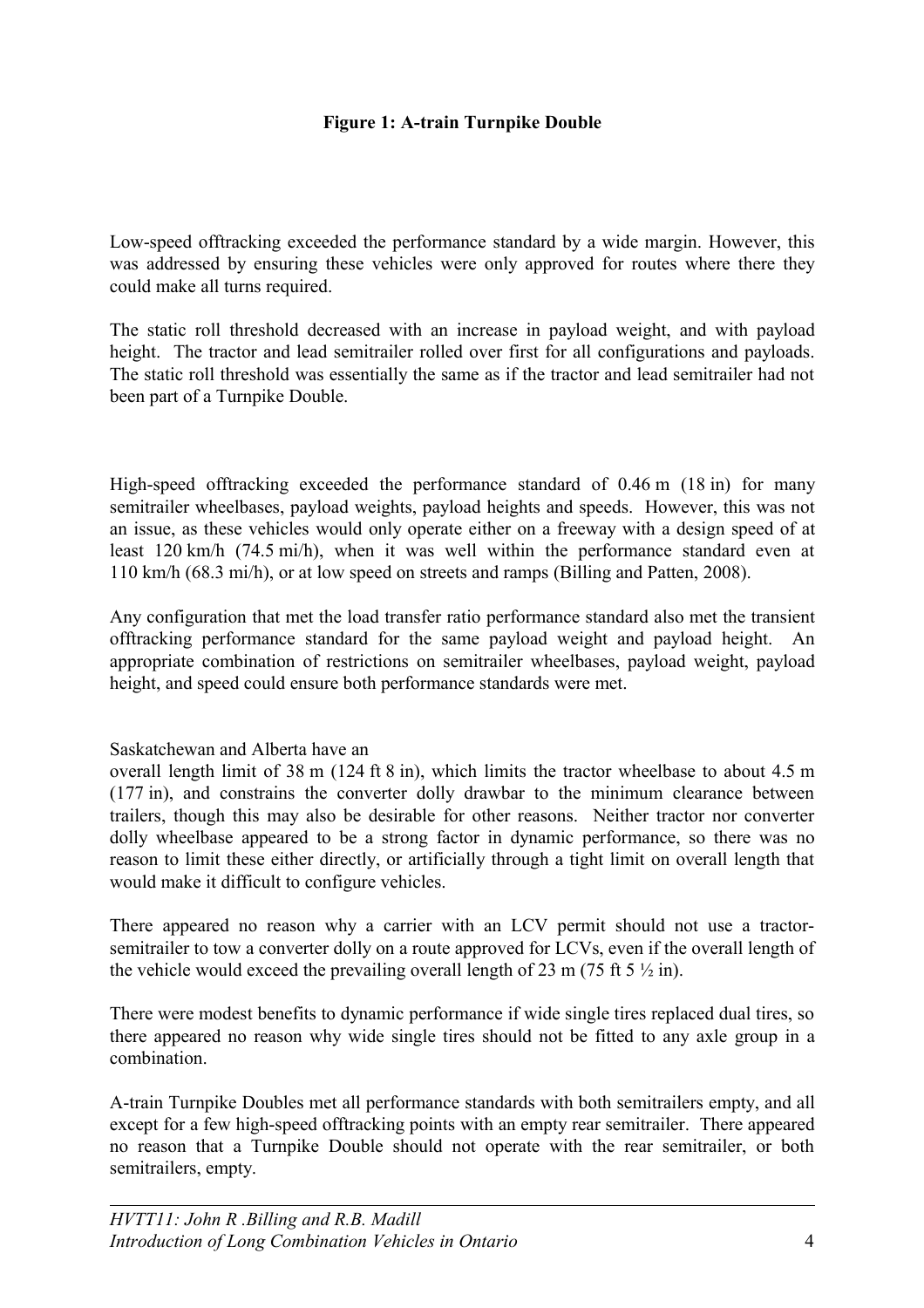The dynamic performance of an A-train Turnpike Double with a tridem semitrailer was better than if a tandem semitrailer had been used for the same payload weight and payload height. There appeared no reason why a tridem semitrailer should not be used in either position.

As a result of this work, and other considerations, MTO made its initial definition of LCV dimensions, including a 40 m (131 ft) overall length. It also limited the operating speed to 90 km/h (55.9 mi/h), the same as used in Québec (MTQ, 1986).

## **3.2 B-train Turnpike Doubles**

Carriers and shippers identified that the B-train Turnpike Double might have a significant role, particularly to haul containers. This led to a study of the dynamic performance of a van B-train, where either semitrailer was 16.2 or 14.65 m (53 or 48 ft) long, and a B-train container chassis, where each chassis was either of fixed length, or extendable, and might carry a 16.2, 14.65 or 12.19 m (53, 48 or 40 ft) long container (Billing, 2008b). A twin 16.2 m (53 ft) B-train Turnpike Double container chassis is shown in [Figure 2.](#page-4-0)



## <span id="page-4-0"></span>**Figure 2: B-train Turnpike Double**

Low-speed offtracking exceeded that of an A-train Turnpike Double. This was addressed by ensuring B-trains were only approved for routes where there they could make all turns required. This severely restricts the number of routes available to B-trains.

B-train Turnpike Doubles did not meet the static roll threshold performance standard of 0.40 g when loaded to their allowable gross weight with a payload height over 1.83 m (72 in), or with a moderate payload weight and a payload height of 2.44 m (96 in). However, their static roll threshold was no different than for a B-train carrying payload of the same weight and height at the legal length of 25 m (82 ft). The static roll threshold of a B-train LCV was because it was a B-train, not because it was an LCV.

B-train Turnpike Doubles met the load transfer ratio and transient offtracking performance standards for all vehicle configurations, payload weights, and payload heights.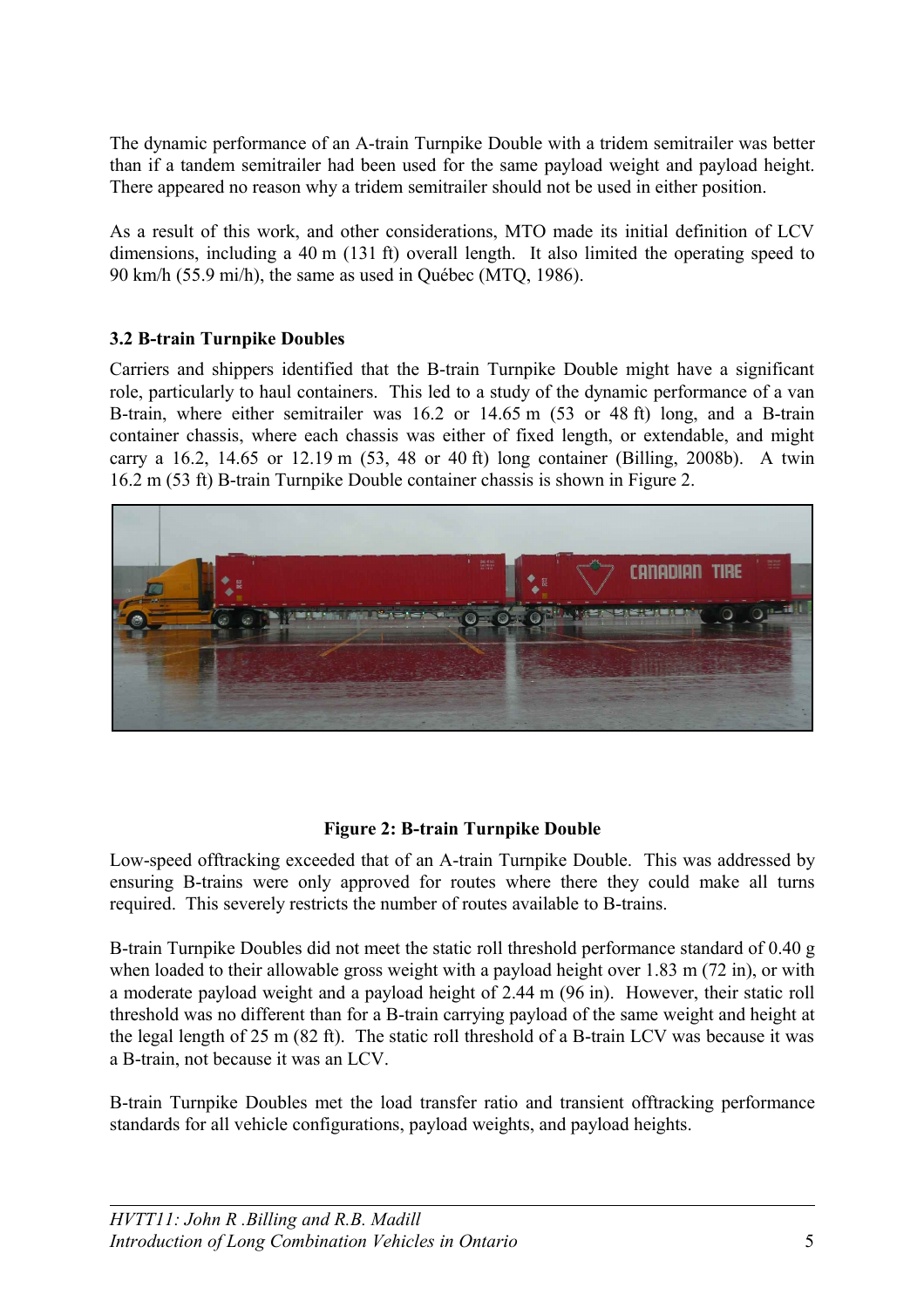A van carried a greater payload weight than a container, so the dynamic performance of a Btrain van loaded to its allowable gross weight with a high payload was slightly worse than a container. When each carried the same payload, the container chassis was slightly worse, because the chassis and container was heavier than a van. However, in this situation, both vehicles were below their allowable gross weight, so generally met all performance standards.

The rear semitrailer may be either a tandem or tridem. A tridem semitrailer has a slightly better static roll threshold, and slightly better high-speed dynamic performance, as its higher tare weight displaces payload, and the additional axle provides greater roll resistance.

As a result of this work, and other considerations, MTO accepted the B-train Turnpike Double configuration, but with a maximum length of 14.65 m (48 ft) for the lead semitrailer (MTO, 2009). It set other appropriate dimensions, including a 3.6 to 3.7 m (142 to 146 in) spread tridem at 26,000 kg (57,319 lb) on the lead semitrailer, with no increase in gross weight, which slightly improved low-speed offtracking, and improved load distribution.

# **3.3 A-train Quad-axle Lead Semitrailer**

Québec allows a quad-axle lead semitrailer in an A-train Turnpike Double (MTQ, 1986). Carriers, especially from Québec, expressed interest in this configuration for operation into Ontario. This work assessed the dynamic performance of an A-train Turnpike Double with either a 14.65 or 16.2 m (48 or 53 ft) self-steer quad semitrailer, or a 14.65 m (48 ft) quad-axle semitrailer with a rigid liftable axle, as the lead semitrailer, towing a 14.65 or 16.2 m (48 or 53 ft) long tandem semitrailer (Billing, 2008c).

A tandem or tridem semitrailer typically has a sliding bogie that is positioned within the wheelbase limits for proper axle weight distribution. A quad or self-steer quad semitrailer typically has fixed axles. This resulted in a wheelbase less than that proposed by MTO for a lead semitrailer, and a longer hitch offset.

The quad-axle Turnpike Doubles considered here did not meet the static roll threshold performance standard of 0.40 g when loaded close to their allowable gross weight with a payload height over 1.83 m (72 in). The tractor and lead semitrailer rolled over first for all configurations and load cases, and the static roll threshold was essentially the same as if the tractor and lead semitrailer had not been part of a Turnpike Double.

The quad-axle Turnpike Doubles met the load transfer ratio and transient offtracking performance standard for most load cases for each configuration at 90 km/h (55.9 mi/h).

MTO elected not to allow a quad-axle semitrailer lead semitrailer during the pilot program.

# **3.4 A-train Hitch Offset**

Hitch offset has a strong effect on the dynamic performance of an A-train double trailer combination, so it is limited to 1.80 m (71 in) (Council of Ministers, 1988). Other dimensional limits result in almost automatic compliance with the hitch offset requirement for an A-train within an overall length of 23 m (75 ft  $5\frac{1}{2}$  in). However, an A-train Turnpike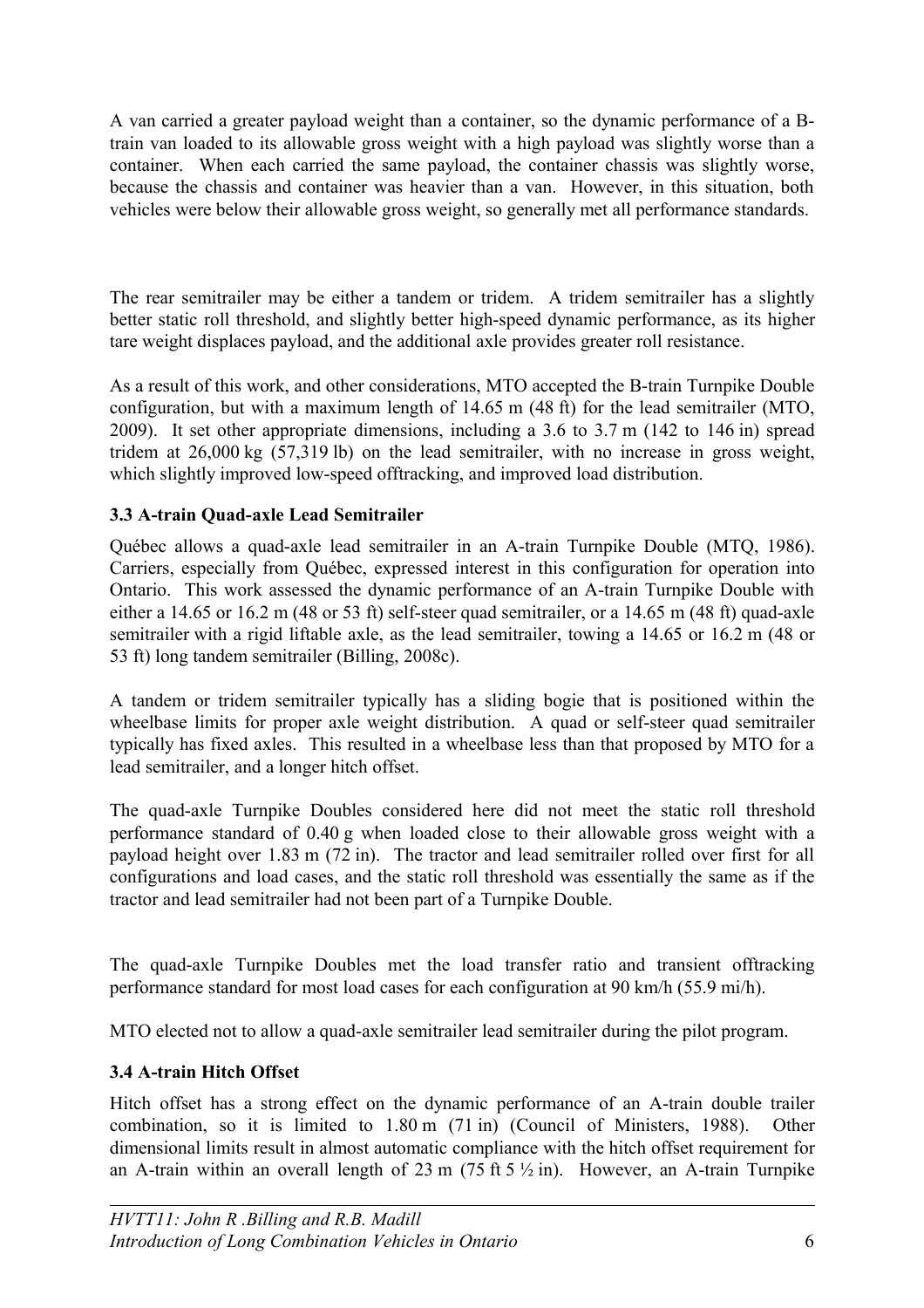Double has a long lead semitrailer with a sliding bogie that can be positioned over a wide range for load distribution, and may have a hitch offset much greater than 1.80 m (71 in). MTO initially proposed 2.80 m (110 in), but this was not quite achievable for some existing semitrailers with a 3.66 m (144 in) spread tridem, which had a physical restriction on rearward travel of the bogie. This study examined how hitch offset greater than 2.80 m (110 in) affected the dynamic performance of an A-train Turnpike Double with a tridem lead semitrailer (Billing, 2009).

This configuration met the load transfer ratio performance standard for almost all conditions considered with a hitch offset up to 3.66 m (144 in), except when the rear semitrailer payload weight was over 13,608 kg (30,000 lb) and the payload height was over 1.83 m (72 in).

Based on this work, MTO relaxed the hitch offset to 3.4 m (134 in) for a tridem lead semitrailer with a tridem spread from 3.6 to 3.7 m (142 to 146 in).

# **4. LCV Pilot Program**

The Premier of Ontario announced on 2 June 2009, after a joint meeting between the cabinets of Ontario and Québec, that Ontario would proceed with a carefully controlled LCV pilot program (MTO, 2009), compatible with the existing LCV operation in Québec (MTQ, 1986).

The LCV pilot program was led by the OTA and the Private Motor Truck Council of Canada (PMTC). They were responsible for identifying the LCV primary network and its rest/emergency stops, for undertaking all necessary engineering assessments of routes off provincial highways, and for obtaining road authority consent for travel on those routes.

The OTA and the ACQ were responsible for adapting the Canadian Trucking Alliance LCV driver training program for Ontario/Québec operations. In conjunction with the OTA, carriers were responsible for assessing driver qualifications and experience, training them, and issuing LCV Driver Certificates to those who qualified.

MTO would issue permits to qualifying carriers for operation on the LCV primary network and specified routes to and from approved origin/destination (O/D) locations. A permit was not vehicle-specific, so could be used for any vehicle meeting all LCV specifications.

MTO could suspend one or more of a carrier's permits, revoke its LCV permit, or cancel the LCV program at any time. A carrier's LCV permits automatically become void if its Safety Rating became 'Conditional' or 'Unsatisfactory'.

# **4.1 Carrier Qualification**

Each carrier participating in the pilot program was required to be a member of the OTA; required at least 5 years of prior trucking experience; at least \$5 million public liability insurance coverage; a Carrier Safety Rating under MTO's Commercial Vehicle Operator's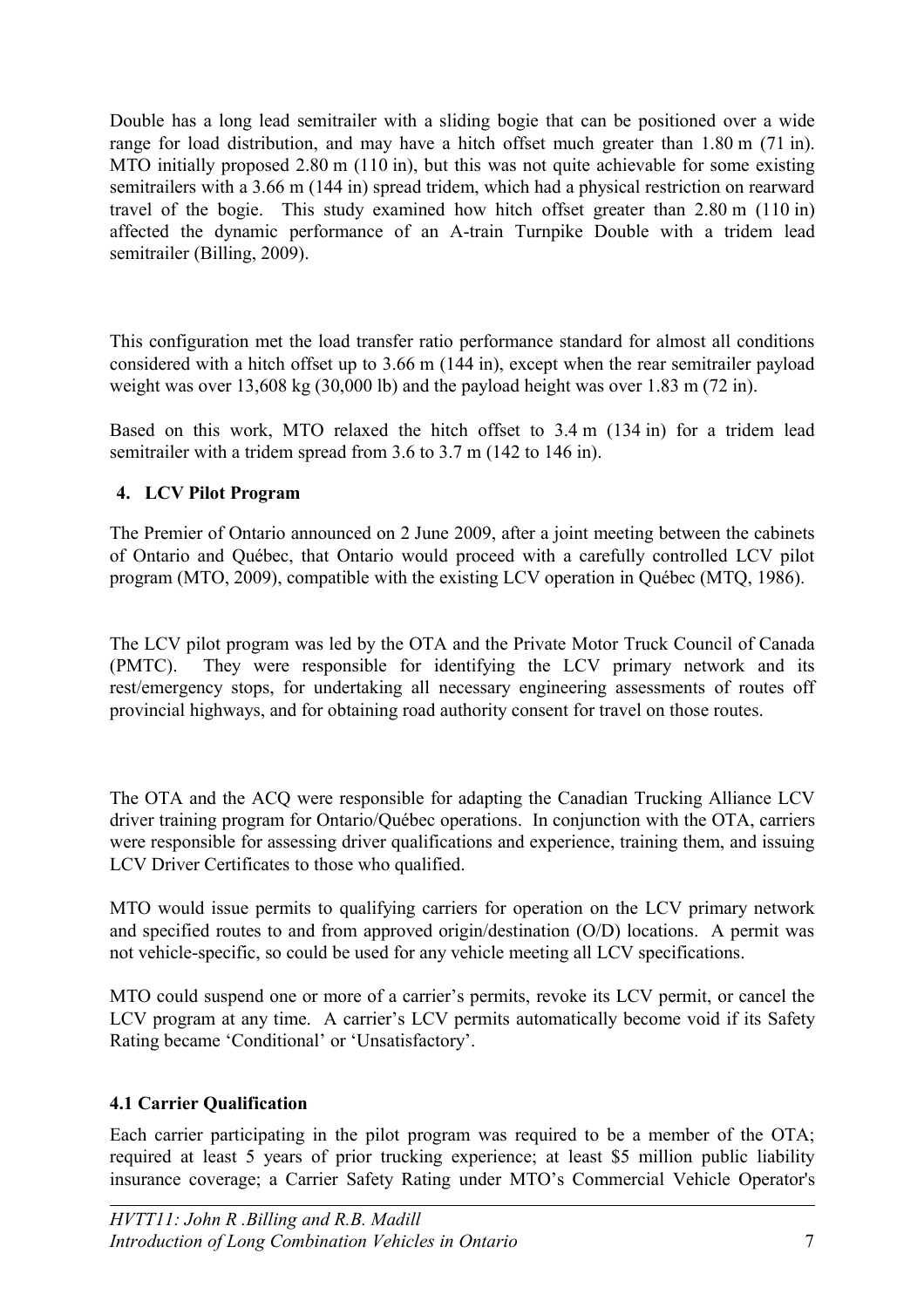Registration not less than "Satisfactory"; and had to sign a Memorandum of Understanding with MTO signifying that it accepted the responsibilities associated with the program. The carrier was required to maintain specific documentation regarding drivers, equipment and operations, and must provide any of this to MTO upon request.

# **4.2 Driver Eligibility**

An LCV driver must have a

 valid Ontario Class A driver's license with air brake endorsement, or equivalent from another jurisdiction; at least

5 years provable tractor-trailer driving experience; no driving-related criminal code convictions in the previous 36 months, no more than two moving violation convictions of any kind in the previous 12 months, and no more than three moving violation convictions of any kind in the previous 36 months, based on a driver's abstract dated no more than 30 days prior to issue of an annual LCV Driver Certificate; and must have p

assed the OTA/ACQ LCV Driver Training Program, or be a qualified LCV driver from a western province or Québec.

Qualifications and procedures were specified for a driver to become an LCV driver instructor, and for training and qualifying LCV drivers.

### **4.3 LCV Routes**

The LCV primary network consists of controlled access, multi-lane, divided highways, and ramps connecting such highways. Rest/emergency stops are service centres, truck stops or other suitable locations close to and readily accessible from the LCV primary network, where an LCV may stop safely and/or park in case of inclement weather, road closure, time restrictions, a driver break, etc. All LCV permit holders have access to the LCV primary network and approved rest/emergency stops.

LCV O/D locations are shipper facilities, truck terminals, or LCV assembly/disassembly yards, generally within 2 km (1.2 mi) of the LCV primary network, though more distant locations with suitable access could be approved. Only carriers authorized to access an O/D location may take an LCV on the route to or from that location.

LCVs may only enter or exit the LCV primary network on routes authorized for access to O/D locations, at approved rest/emergency stops, and at Truck Inspection Stations. A-trains may access all routes and O/D locations. B-trains may only access routes and O/D locations approved for B-train access.

The OTA may propose additions to the LCV primary network during the pilot program, providing acceptable rest/emergency stops are available. Any carrier may propose additional O/D locations. Any proposed addition requires an engineering assessment by a consultant pre-qualified by MTO to assess highway design and traffic. The consultant: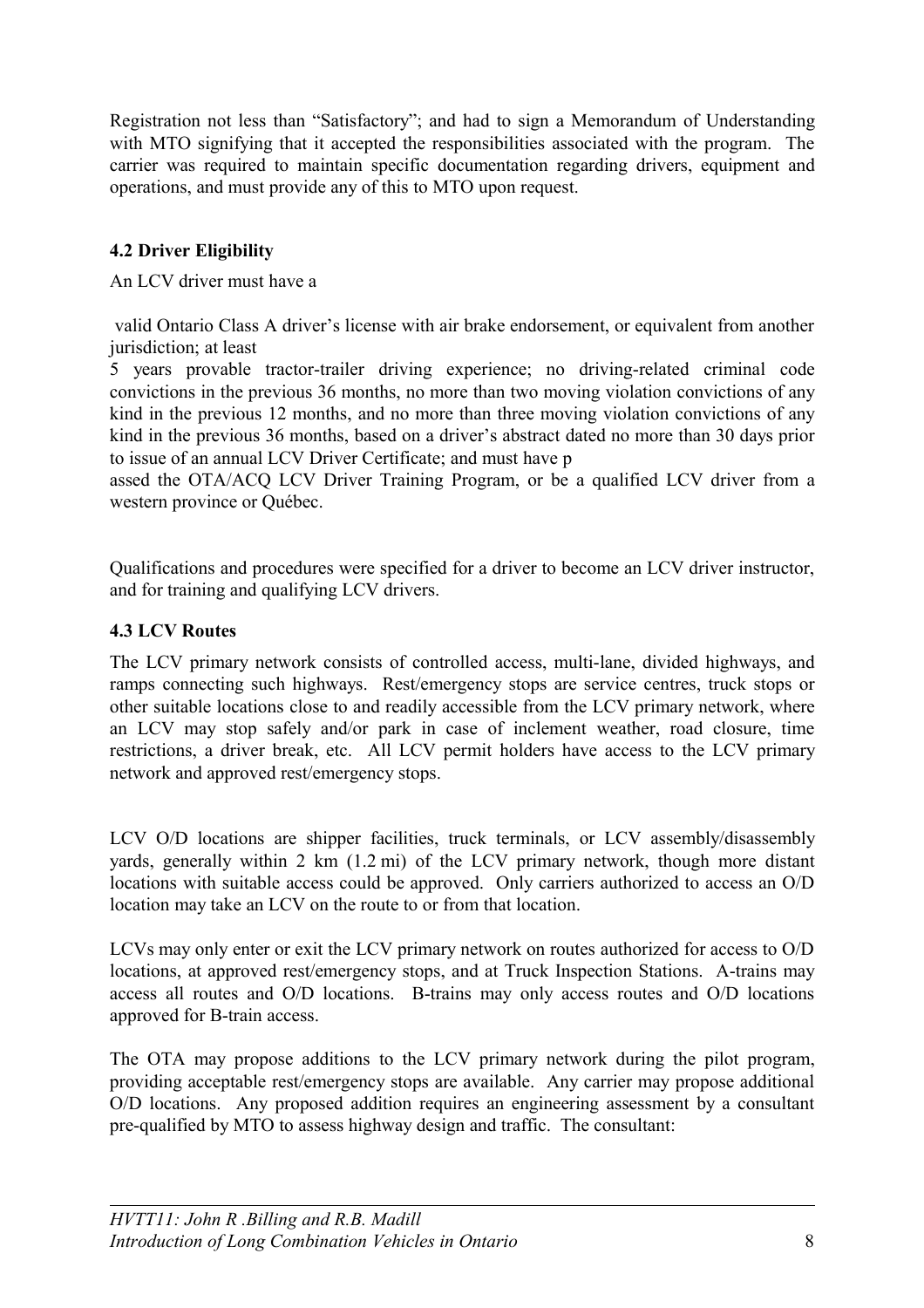- Must acquire plans of the route, posted speeds, and relevant traffic information, and must make a site visit to verify existing conditions;
- Must contact road authorities to determine whether there is proposed construction and/or maintenance work along the proposed LCV route, and must document and evaluate the implications of any changes on LCV operations;
- Must ensure the route can accommodate LCV turning movements without affecting other traffic operations;
- Must provide an operational and traffic safety impact analysis based on turning and weaving movements, storage and lane change space, and traffic signal timing;
- •

.

- Must prepare a standard-form route map for attachment to the in-vehicle permit; and
- May recommend restrictions on LCV operations by time of day for O/D locations where these might alleviate potential traffic issues.

MTO specified A- and B-train LCV design vehicles for evaluation of turns, based on the maximum axle spacings and typical values for steering lock, fifth-wheel and king-pin settings.

Any modification made to the primary network or other route infrastructure to accommodate LCV operation is the responsibility of a shipper or carrier working in conjunction with the appropriate road authority or property owner.

Carriers may cooperate to share costs of an engineering assessment if part of a proposed route will be shared, or has previously been approved for another carrier.

Every authority having jurisdiction over part of a route, other than MTO, including owners or operators of rest/emergency stops, must acknowledge in writing they are aware of the engineering assessment, and do not object to LCV travel over the proposed route.

Applications are reviewed by MTO's LCV Route Committee. The committee may accept or reject a request, may work with an applicant and/or road authority to address issues, or may request further information or assessment. The committee authorizes addition of the route/location to permit attachments when an application is approved.

A list of highways forming the LCV primary network, all rest/emergency stops, and all O/D locations approved for a carrier, must be attached to each of the carrier's LCV permits.

## **4.4 LCV Weights and Dimensions**

An A-Train Turnpike Double consists of a 3-axle tractor, a tandem or tridem lead semitrailer, a tandem converter dolly, and a tandem or tridem rear semitrailer, as shown in [Figure 3](#page-9-0) (MTO, 2009). The combined weight of the drive axles and the lead semitrailer axles must be greater than the combined weight of the converter dolly axles and the rear semi trailer axles. The combined weight of the lead semitrailer axles and the converter dolly axles depends on the spacing between the axle groups, and is less than the sum of the allowable axle loads of the two axle groups. The hitch offset for a lead semitrailer with a tridem spread from 3.6 to 3.7 m (142 to 146 in) may be up to 3.4 m (134 in).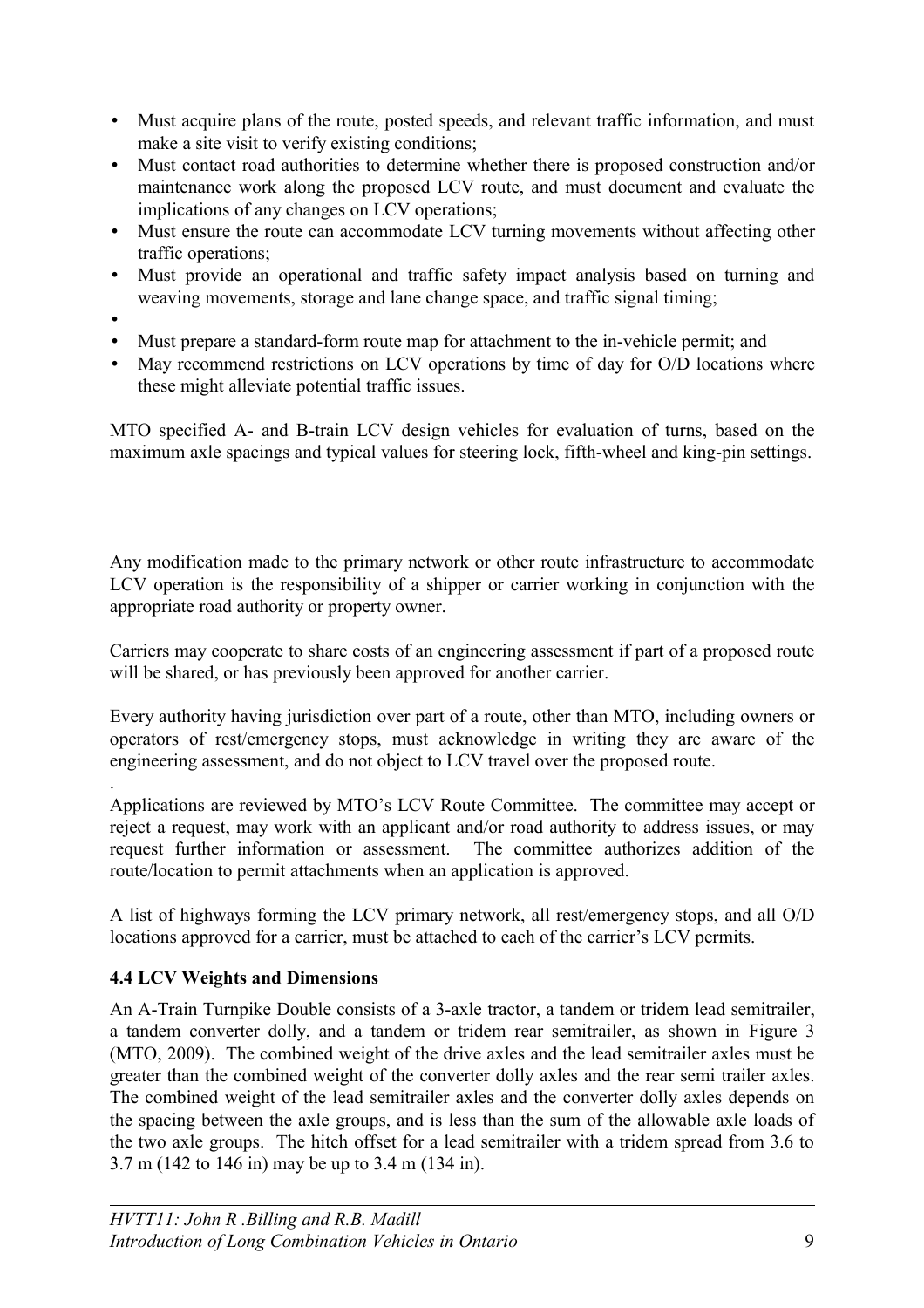A B-Train Turnpike Double consists of a 3-axle tractor, a tridem lead semitrailer and a tandem or tridem rear semitrailer, as shown in [Figure 4](#page-9-1) (MTO, 2009). When the lead semitrailer operates alone, its bogie must retract within the dimensional limits for a semitrailer.



<span id="page-9-0"></span>**Figure 3:A-train Turnpike Double Dimensions and Weights**



<span id="page-9-1"></span>**Figure 4:B-train Turnpike Double Dimensions and Weights**

The specifications for these two configurations (MTO, 2009) are considerably more detailed than those of Québec (MTQ, 1986), but do not restrict most LCVs that operate in Québec from also operating in Ontario without modification.

For each configuration shown in [Figure 3](#page-9-0) and [Figure 4:](#page-9-1)

- Only principal controlled dimensions are shown, other dimensions are also controlled;
- The effective rear overhang of the rear semitrailer is 35% of its wheelbase;
- The tandem axle group weight shown requires a spread of 1.2 to 1.8 m  $(47 \text{ to } 71 \text{ in})$ , and 19,100 kg (42,108 lb) is allowed for a spread from 1.8 to 1.85 m (71 to 73 in);
- The tridem axle group weight shown requires a spread of 3.6 to 3.7 m (142 to 146 in), and is reduced for spreads from 2.4 to 3.6 m (94 to 142 in); and
- The allowable gross weight is 63,500 kg (139,992 lb).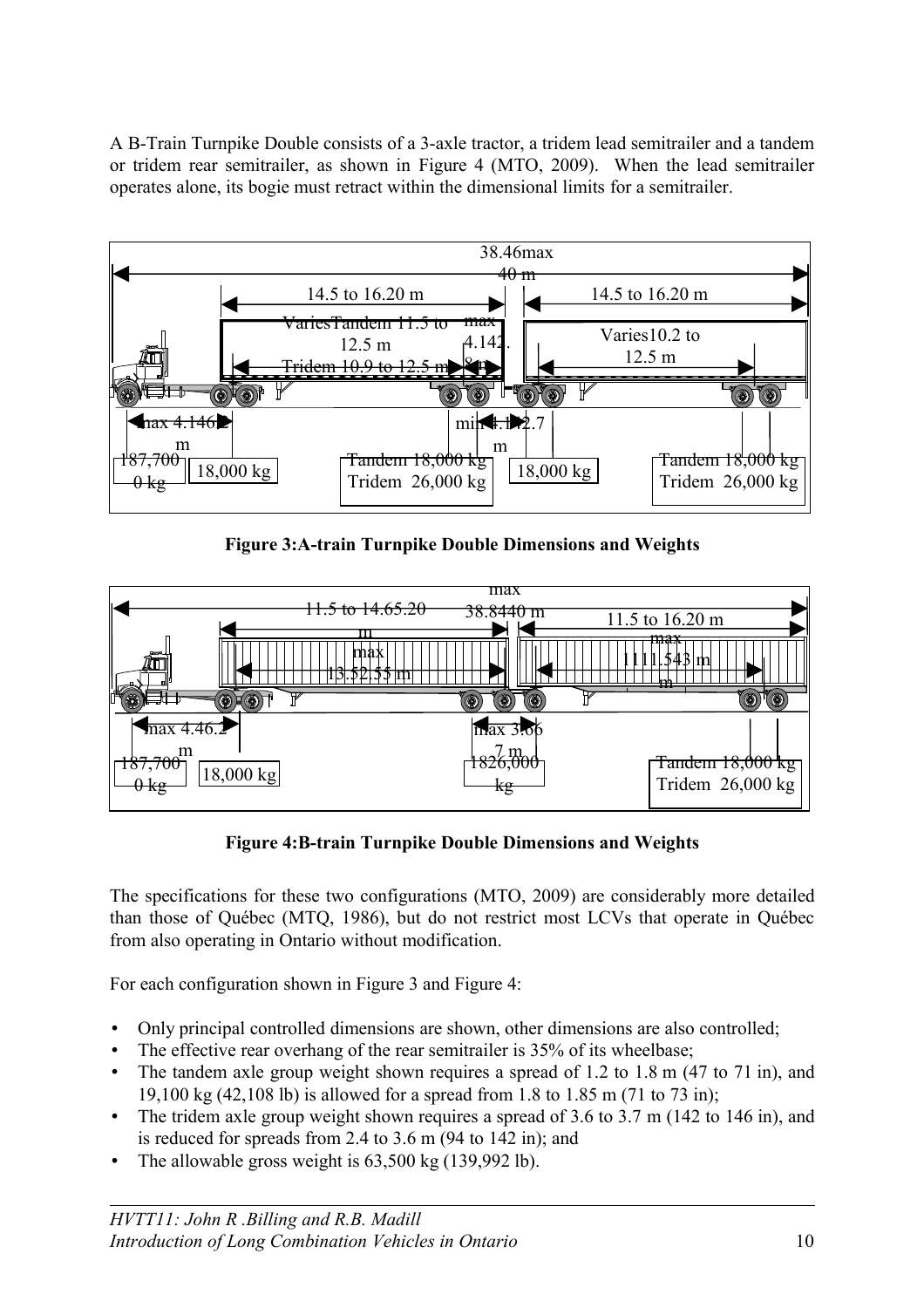## **4.5 Equipment Requirements**

Each tractor must have at least 425 horsepower;

at least 40 deg of steer; an air compressor with at least 465 l/min (16.5 cu ft/min) capacity; sufficient air dryer capacity to prevent moisture accumulation in trailers;

a functioning and accurate electronic device that records speed, time and date; and a functioning electronic stability control system.

Each tandem or tridem axle unit must be equipped with anti-sail mud-flaps.

The lead semitrailer of an A-train must be equipped with a no-slack, snubber-type pintle hook equipped with a secondary locking device.

If the lead semitrailer has a functioning independent roll stability system, the system must also automatically apply the brakes to any converter dolly and rear semitrailer.

The tractor, each semitrailer and the converter dolly must be equipped with a functioning antilock brake system compliant with CMVSS 121.

The converter dolly, lead semitrailer, and any rear semitrailer set up for towing must be equipped with a control line pilot (speed-up) valve.

The converter dolly must be equipped with a supply line pressure protection valve.

Any semitrailer retrofitted for towing must have its brake timing tested and certified as complying with CMVSS 121.

A converter dolly must have functioning tail lights, brake lights, turn signals and reflectors, and each semitrailer must have functioning side marker lights, in accordance with CMVSS 108.

## **4.6 Operational Rules**

LCVs are restricted to approved routes between O/D locations and the LCV primary network, and approved rest/emergency stops, as specified in permit attachments. A detour off these routes is only allowed for a semitrailer pulling a converter dolly with no rear semitrailer.

An LCV must not exceed 90 km/h (55.9 mi/h), or any lower posted speed limit.

An LCV must not operate:

- In a specified area around Toronto Monday through Friday during specified rush hours;
- At the start and end of a specified long weekend;
- During December, January or February; or
- During specified bad weather conditions.

An LCV must not carry livestock, or any regulated dangerous goods that require a placard.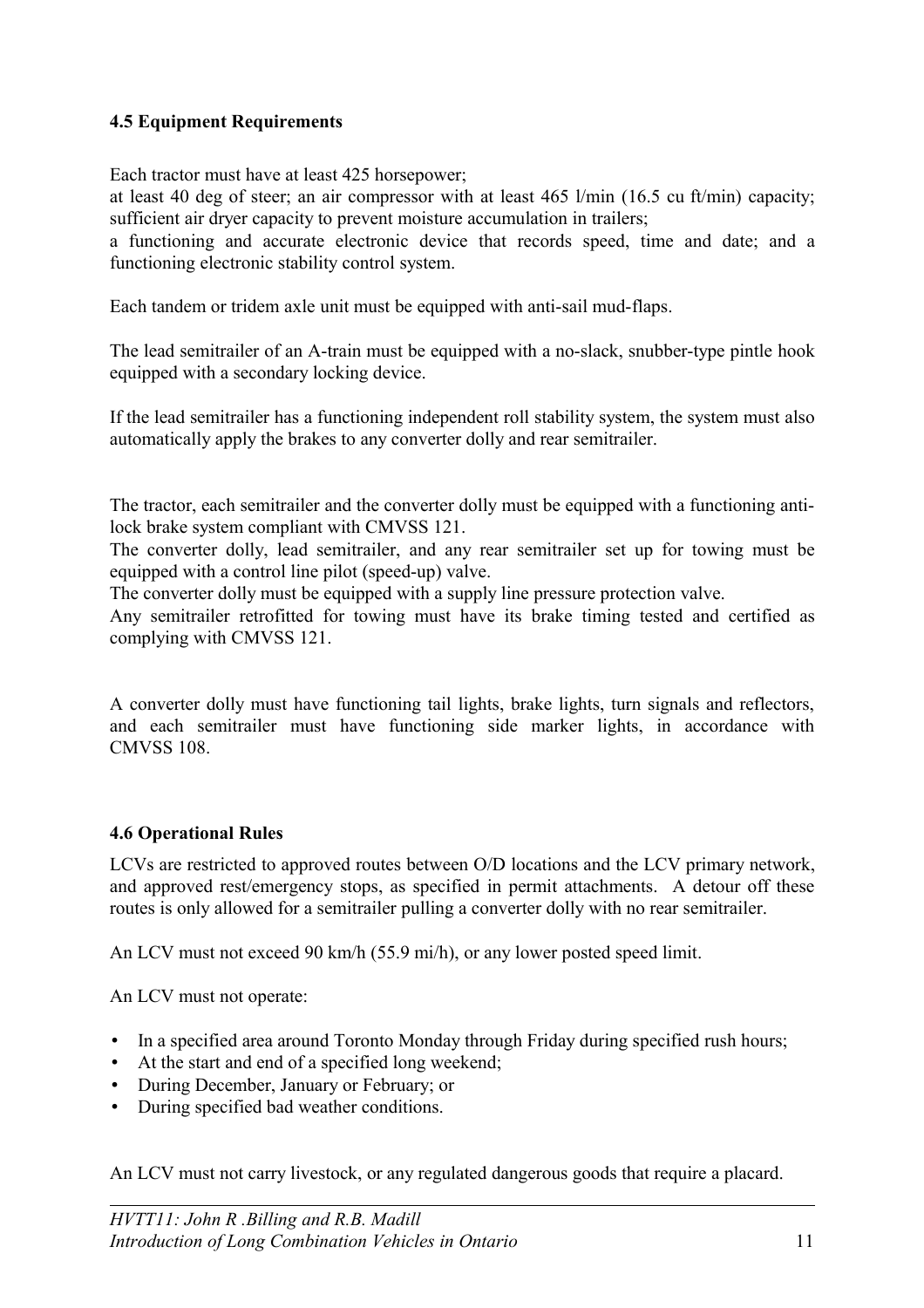An LCV driver is expected to travel in the right-most lane of the highway, at least 150m (500 feet) from another LCV traveling on that highway, where practical, and must operate the LCV in a fashion that does not cause damage to highway infrastructure. LCVs must report to Truck Inspection Stations on the same basis as other commercial vehicles.

A yellow-orange sign bearing a black illustration of an LCV and the word "LONG" must be displayed on the rear of the rear semitrailer.

# **5. LCV Program Benefits**

Analysis of truck traffic identified potential for up to 4,100 LCV trips per day in Ontario, and between Ontario and Québec, or 1.5 million trips per year. Each LCV trip replaces about two tractor-semitrailer trips, which resulted in the following estimates:

- Costs to shippers and consumers reduced by up to \$320 million Cdn/year;
- 70 million l/year of fuel saved;
- Greenhouse gas emissions reduced by 200,000 t/year;
- Tractor-semitrailer collisions reduced by around 9%;
- Overall infrastructure stress reduced by around 2%;
- Congestion during rush hours reduced in Toronto and Montreal; and
- A developing driver shortage alleviated.

## **6. Current Status**

Carriers were gradually issued permits during the first months of the pilot program, in a sequence based on criteria and a process developed by a joint MTO/OTA/PMTC selection committee. The first ten carriers each had at least one year of experience in operation of Turnpike Doubles. Each of 50 carriers was limited to two permits, to maximize participation, and to prevent any carrier gaining a competitive advantage, so 100 permits were to be issued.

LCV operations started on 5 August 2009. As of 30 November 2009, when operations shut down for the winter, 26 carriers had each received two permits, allowing two vehicles to operate simultaneously, and collectively they had made over 4,000 trips, amounting to nearly 1.3 million km of travel. There were no incidents of any kind in this period. Little public concern was expressed. Permits have continued to be issued through the winter shut-down, and carriers with permits will start or resume LCV operations from 1 March 2010.

The results of the pilot program will be reviewed in 2010. A fully satisfactory review would be expected to allow gradual expansion of LCV operations.

LCVs can now operate from Windsor, Ontario in the west to Riviere-du-Loup, Québec in the east, a distance of 1,330 km (826 mi), and on north-south links joining the principal east-west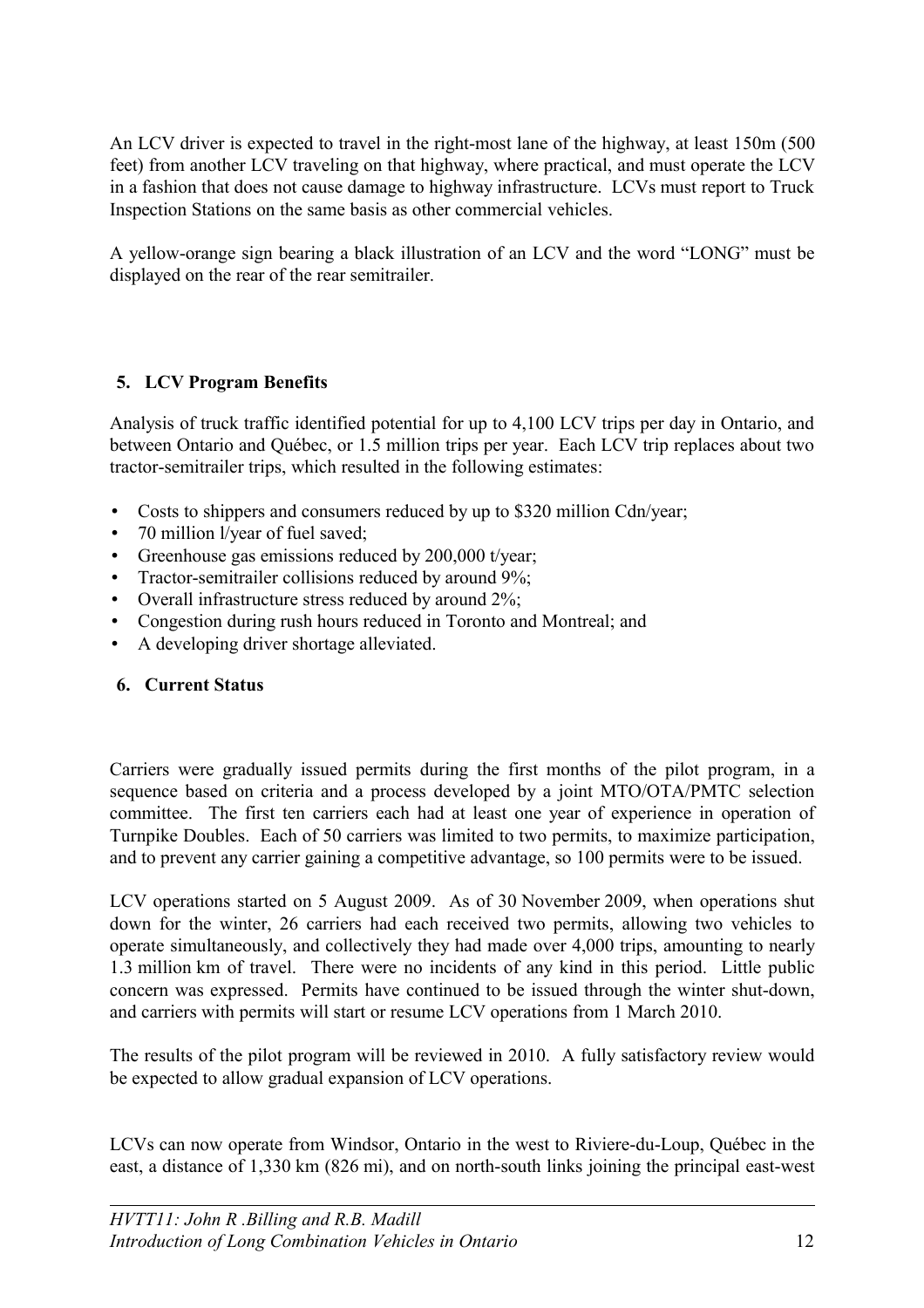route, including all primary links to the U.S. border. When the divided highway between Québec and New Brunswick is completed, possibly by 2013, LCVs will be able to operate from Windsor to Halifax, Nova Scotia, a distance of 2,141 km (1,330 mi).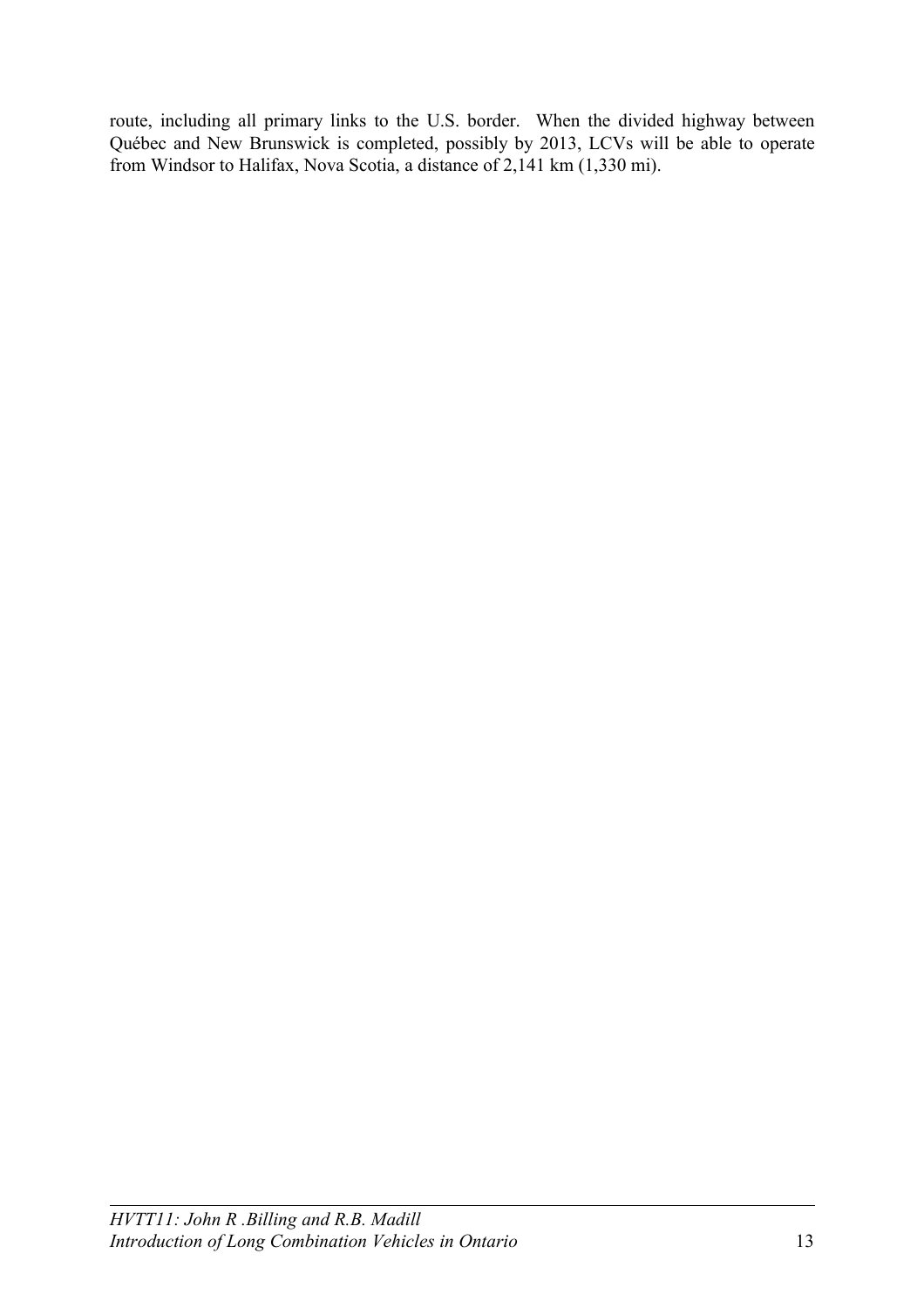# **7. References**

- Ministère des Transports du Québec (MTQ) (1986), "Special Road Train Operating Permits Regulation",<http://www.canlii.org/en/qc/laws/regu/rq-c-c-24.1-r16.1/26733/>.
- Uffen R.J. (1983), "Report of the Ontario Commission on Truck Safety".
- Council of Ministers Responsible for Transportation and Highway Safety (1988), "Memorandum of Understanding Respecting a Federal-Provincial-Territorial Agreement on Vehicle Weights and Dimensions".
- Nix F. P. and Boucher M., (1987), "Long Combination Vehicles in Québec and Ontario", Report for Transport Canada.
- Billing J.R. (2002), "Characteristics of Cross-border Trucking in Central Canada", Report for Transport Canada.
- Nix F.P. and Delaquis M. (1995), "Long Combination Vehicle Operations in Canada", Proceedings of the 30th Annual Meeting, Canadian Transportation Research Forum.
- Woodrooffe J.H.F. (2001a), "Economic Efficiency of Long Combination Transport Vehicles in Alberta".
- Delcan Corporation (1999), "Assessment of Freight Forecasts and Greenhouse Gas Emissions", Transportation Table of the National Climate Change Process.
- Tardif L-P. and Barton R. (2006), "Evaluating Reductions in Greenhouse Gas Emissions through the Use of Turnpike Double Truck Combinations, and Defining Best Practices for Energy-Efficiency", Report for Canadian Trucking Alliance.
- Woodrooffe J.H.F. (2001b), "Long Combination Vehicle (LCV) Safety Performance in Alberta 1995 to 1998".
- Montufar J. (2007), "Long Combination Vehicle (LCV) Safety Performance in Alberta: 1999–2005", Alberta Infrastructure and Utilities.
- CCMTA/RTAC Vehicle Weights and Dimensions Study Implementation Planning Committee (1986), "Technical Steering Committee Report".
- Billing J.R. (2008a), "Evaluation of the Dynamic Performance of Turnpike Double Configurations", Report for Ontario Trucking Association.
- Billing J.R. and Patten J.D. (2008), "A Discussion of the High-speed Offtracking Performance Standard", Proceedings of 10'th International Symposium on Heavy Vehicle Technology (HVTT10).
- Billing J.R. (2008b), "Evaluation of the Dynamic Performance of B-train LCVs", Report for Ontario Trucking Association.
- Billing J.R. (2008c), "Evaluation of the Dynamic Performance of a Turnpike Double Configuration with a Quad-axle Lead Semitrailer", Report for Ontario Trucking Association.
- Billing J.R. (2009), "Effect of Hitch Offset on the Dynamic Performance of Tridem-Tandem Turnpike Double Configurations", Report for Ontario Trucking Association.
- Ontario Ministry of Transportation (MTO) (2009), "Ontario LCV Pilot Program Conditions",<http://www.mto.gov.on.ca/english/trucks/lcv/prog-conditions.shtml>
- •
- •
- •
- •
- •
- •
- •